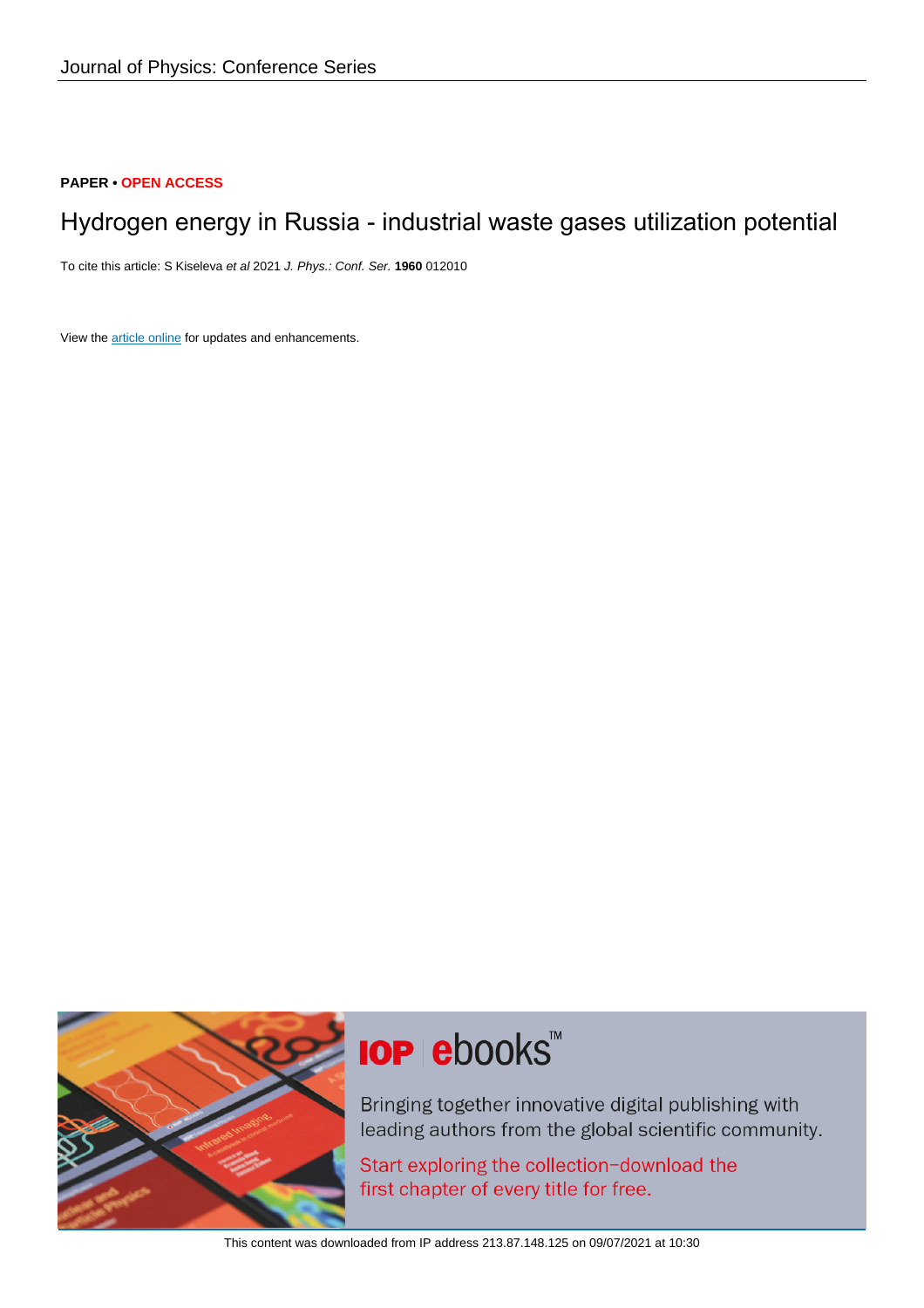### **Hydrogen energy in Russia - industrial waste gases utilization potential**

**S Kiseleva**1,2,\* **, A Tarasenko**<sup>2</sup> **, V Shakun**<sup>1</sup> **and D Agarkov**<sup>3</sup>

<sup>1</sup>Lomonosov Moscow State University, Faculty of Geography, Moscow, Russian Federation

<sup>2</sup> Joint Institute for High Temperatures of the Russian Academy of Sciences, Moscow, Russian Federation

<sup>3</sup>Institute of Solid State Physics of the Russian Academy of Sciences, Chernogolovka, Moscow District, 2 Academician Ossipyan str., 142432

\*E-mail: k\_sophia\_v@mail.ru

**Abstract.** Hydrogen is supposed to be prospective energy carrier and even commercial product for the nearest future. One of the hydrogen energy main problems is hydrogen production problem with high energy consumption in electrolysis case and  $CO/CO<sub>2</sub>$  co-production in case of steam hydrocarbon reforming. At the same time several branches of industry are able to produce hydrogen as a by-product with different purity degree. Sodium and chlorine production plants can be a source of high-purity hydrogen. Low-purity hydrogen can be obtained from digester and sewage gas. In both cases there is economic interest to energy production from such hydrogen or its introduction into natural gas pipelines. Technical potential of such hydrogen source in Russia has been briefly estimated in case of fuel cells usage. Resource potential visualization maps have been created.

#### **1. Introduction**

During last 2 years the new wave of interest in hydrogen energy has arisen. It is assumed that wide application of hydrogen, especially in transport and energy will slow down climate changes due to significant  $CO<sub>2</sub>$  emission reduction. European Union developed strategy to stimulate increase of hydrogen usage and production share in different branches of industry. Renewable energy based power plant output stability increase also gives chance for hydrogen energy technologies application. The main problem is that hydrogen is not a fossil fuel as a natural gas or widely available sort of renewable energy as solar one. Hydrogen must be produced using fossil fuels with corresponding carbon trace or using water and energy through electrolysis. Philippov et al [1] reported, that coal gasification can be prospective alternative to natural gas as a fossil source of hydrogen in the nearest future, especially for countries, possessing large amounts of coal, because coal is usually cheaper, coal mining is a great social factor for involved regions and coal is in less need for energy and industry than natural gas. Natural gas steam reforming is the main source of hydrogen today due to relatively cheap and well-designed industrial process. CO removal from reformate is also well-known technology using mainly pressure swing adsorption and other approaches [2]. But the carbon trace for fossil fuels utilization is the issue and risk for the whole approach, based on greenhouse gases decrease mentioned by European authorities [3].

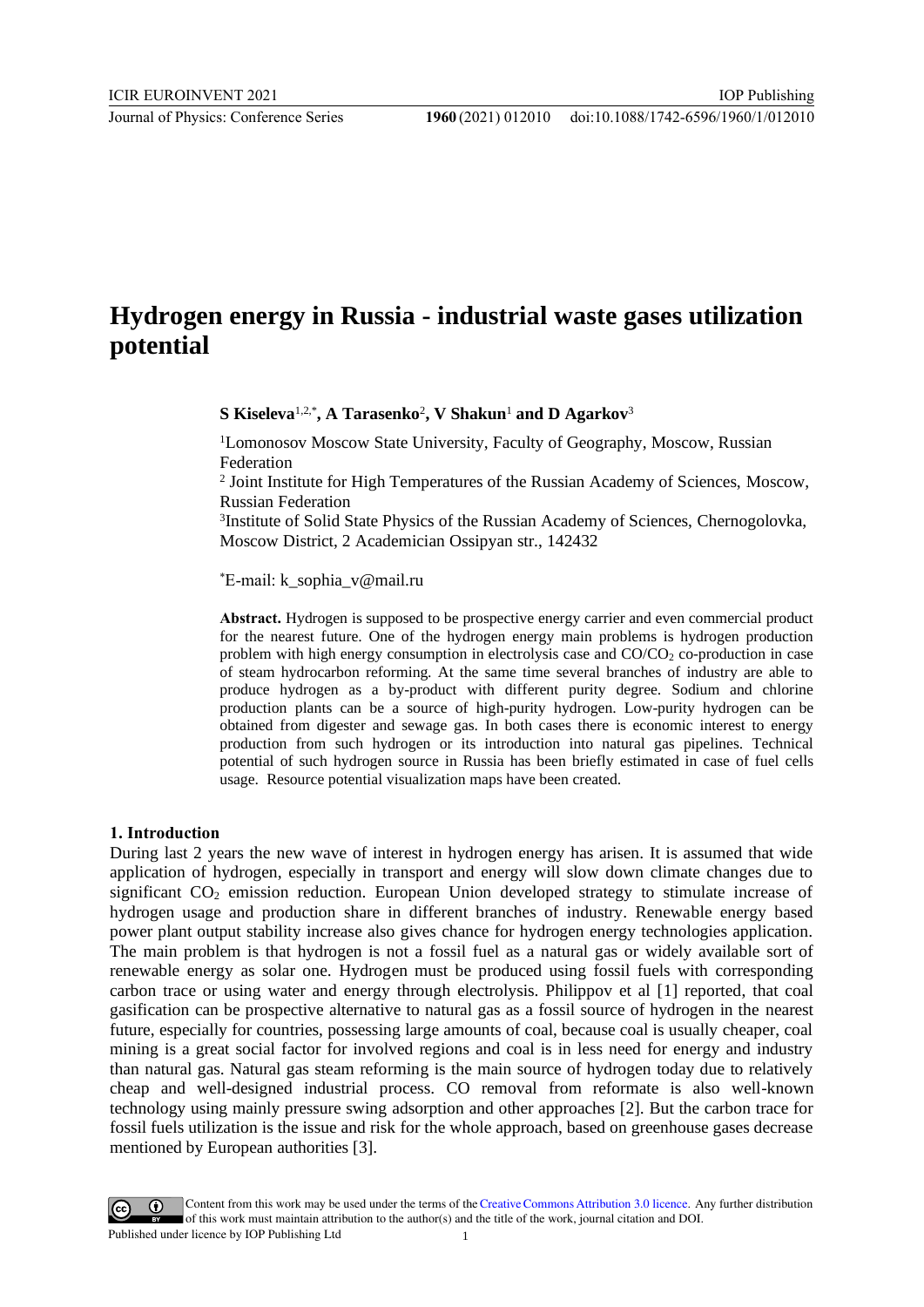From this point of view water electrolysis using traditional alkaline, relatively small-scale polymerelectrolyte membrane and novel solid oxide electrolyzers seems to be more ecologically friendly. Coupled with renewables and using electricity and water it also can be used for electric grid parameters stabilization. But capital costs for electrolyzers are the main issue. Some hope is concerned with prices decrease due to scaling effect in case of wide industrial electrolyzer production.

Methane pyrolysis is also discussed as a way to produce hydrogen with minimal carbon trace. Risks are concerned with further increase of prices for natural gas price and possible political limitations, influencing export and import operations.

Several branches of industry can also produce hydrogen, hydrogen-containing or calorific gases as by-products. Their amount is usually small in sight of future hydrogen demand, but they can be used to solve local problems. In addition, energy utilization of such calorific gaseous wastes leads to decrease of fossil fuels utilization or direct emissions of such wastes into atmosphere, making contribution into the whole picture of industry carbon trace.

The purpose of this research is to estimate numerically possible role of such gaseous wastes utilization as a mean to mitigate gaseous pollution from different industry branches.

#### **2.Calorific gases generation as a by-product: volumes estimation**

International waste management and ecology policy experience in the field of calorific waste gases has been taken into account to evaluate possible gaseous waste sources. Industrial calorific gases and products of wastes digestion in landfills or sewage sites are usually considered as valuable fuel resource, especially in case of traditional fuels shortage  $[4]$ . CH<sub>4</sub>, H<sub>2</sub>, CO or their mixtures are the most widespread sorts of such kind non-traditional fuels for energy and transportation. The present research task is to estimate amount of hydrogen and potential for its conversion into electric energy for Russian Federation.

First step involves amount of produced waste gases estimation for each source. According to literature data, landfills and sewage fields give the significant amount of biogas, having about 50 vol. % CH<sup>4</sup> as a component [5]. Metallurgy for the first time also has been considered as a source of hydrogen and CO, but detailed analysis revealed that the most part of produced gases usually is consumed as a part of technology process inside the factories, usually for heat production.

Chlorine and caustic soda production generates significant amount of hydrogen as by-product [6]. This amount can be estimated according to [6] as 0.03 kg. of hydrogen per kg of chlorine. Caustic soda, also produced during NaCl aqueous solution electrolysis, has about 0,025 kg of by-product hydrogen per kg of NaOH. A significant portion of by-product hydrogen comes from sodium chlorate production. Sodium chlorate is usually used for municipal water treatment and in bleaching wood pulp production, an important ingredient of paper.

Production sites in the second case are usually located in wooded areas, remote from other chemical industries that could use the byproduct hydrogen. This demand effective ways for its on-site utilization. According to experiments, performed in [7] about  $0.15 \text{ kg } (1.7 \text{ m}^3)$  of hydrogen can be obtained from the process of sodium chlorate production as a by product. These experiments also showed that about 1 vol% CO is present in such hydrogen, opposite to higher purity in case of chlorine production.

Further steps involved statistical data analysis to estimate quantity of produced gases. For landfill gas its production rate can be roughly estimated through the amount of solid wastes delivered to landfills every year. According to data from Moscow region landfills [8], about 0.086 m<sup>3</sup> of methane from landfill gas is generated per 1 kg of solid municipal wastes. It has been assumed that landfill site is operated in stable mode (after 3-5 years after the operation has begun). Total amount of methane, generated in large-scale landfill sites of Russia, can be estimated as  $4.12*10<sup>9</sup>$  m<sup>3</sup>/year, according to statistical data from Russian Ministry for natural Resources on delivered to landfills solid wastes in  $2019$  (47.9 $*10<sup>6</sup>$  tons for the whole country).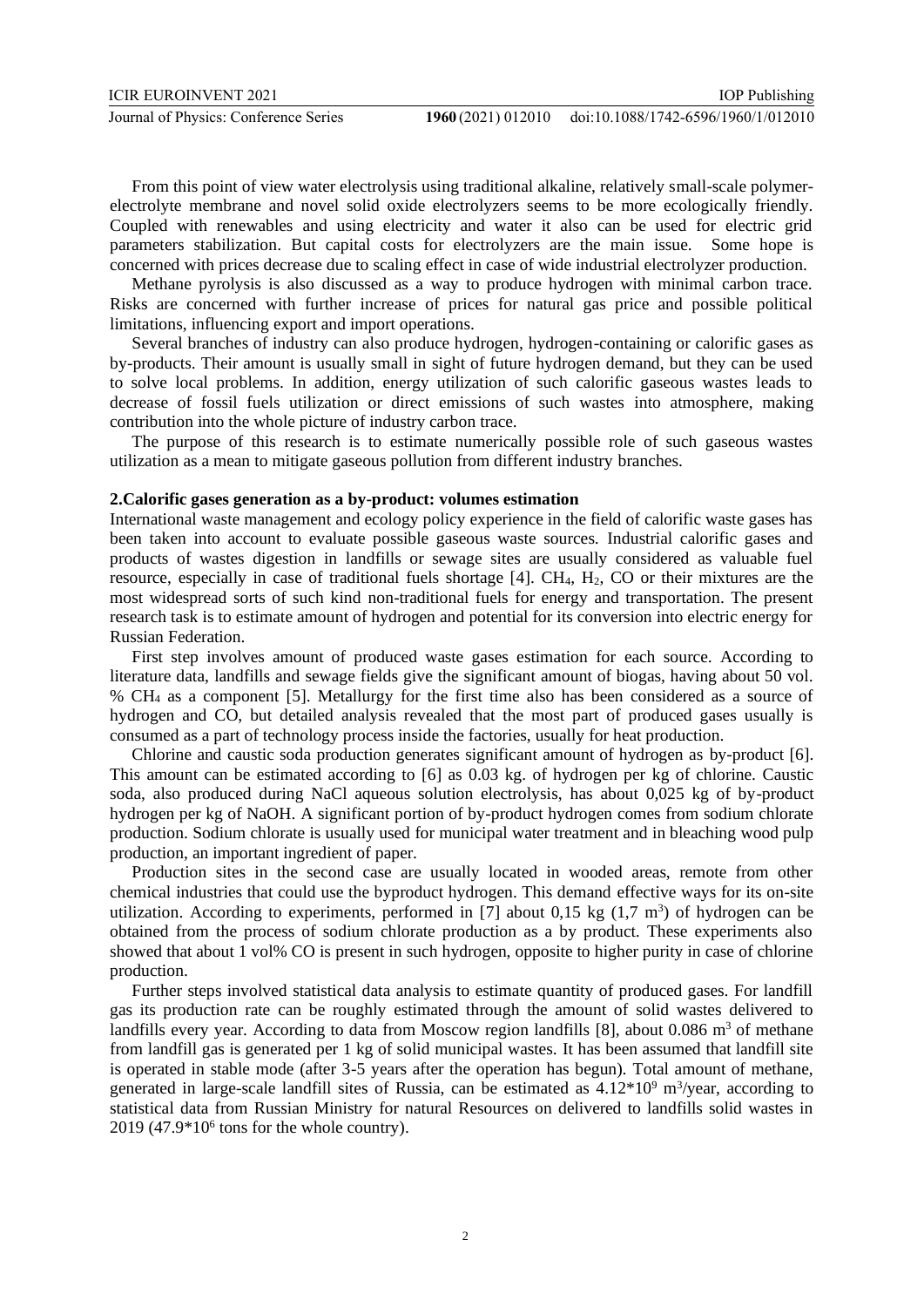In 2019 the total amount of produced caustic soda in Russian Federation was estimated as 1291\*10<sup>6</sup> kg [9]. Yearly average sodium chlorate production in Russia can be estimated as  $87*10^6$  kg/year.

In this case total amount of produced hydrogen can be estimated as  $426*10<sup>6</sup>$  m<sup>3</sup>/ year of relatively pure hydrogen (from chlorine and caustic soda production),  $148*10<sup>6</sup>m<sup>3</sup>/$  year of CO-containing (1-2 vol. %) hydrogen, which needs additional purification to fulfil ISO 14687-3:2014or ISO 14687-2:2012 and  $4.12*10<sup>9</sup>m<sup>3</sup>/$  year of landfill methane. Regarding sodium chlorate low chemical stability, some relatively municipal water-treatment facilities prefer its production on-site, using available sodium chloride, water and electricity. Such production is not included into estimation, because statistical data deals only with chlorine industry in this case. So amount of such hydrogen can be even higher.

#### **3. Possibilities for calorific gases conversion into electric energy.**

Though estimated amount of produced hydrogen and methane seems to be enormous, it is worth mention that it is no deal with one giant gas field. These resources are distributed between about 100 industrial enterprises and landfill sites from St. Petersburg to Siberia (Figure 1).



**Figure 1.** Spatial distribution estimation of calorific waste gases sources for Russia.

Some of these objects are situated quite far from industrial and transport infrastructure, as wooden industry enterprises. This circumstance makes hydrogen shipment for chemistry or energy purposes into urbanized areas less effective and attractive. But in this case utilization of these gases on-site leads to less resources consumption, decreasing fossil fuel or electric energy amount delivered to such enterprises. For chlorine industry there's no problems for transport infrastructure, they are usually situated close to cities, receiving necessary for electrolysis energy from city power plants. The problems in this case are concerned with additional capital and operational expenses for hydrogen conditioning and transportation and with large electric energy consumption for electrolysis (usually 3- 4 kWh/m<sup>3</sup> of chlorine). Explosion and fire danger coming from hydrogen are also additional arguments against hydrogen collecting and transportation, so now the most part of this gas is vented into atmosphere, preliminary diluted to safe concentration. But this can be the key to energy economy, using hydrogen and fuel cells for electrolysis energy consumption. In [6] Nedstack Fuel Cell Technologies B.V. specialists estimate possibility of such recuperation as 15% of consumed for electrolysis energy.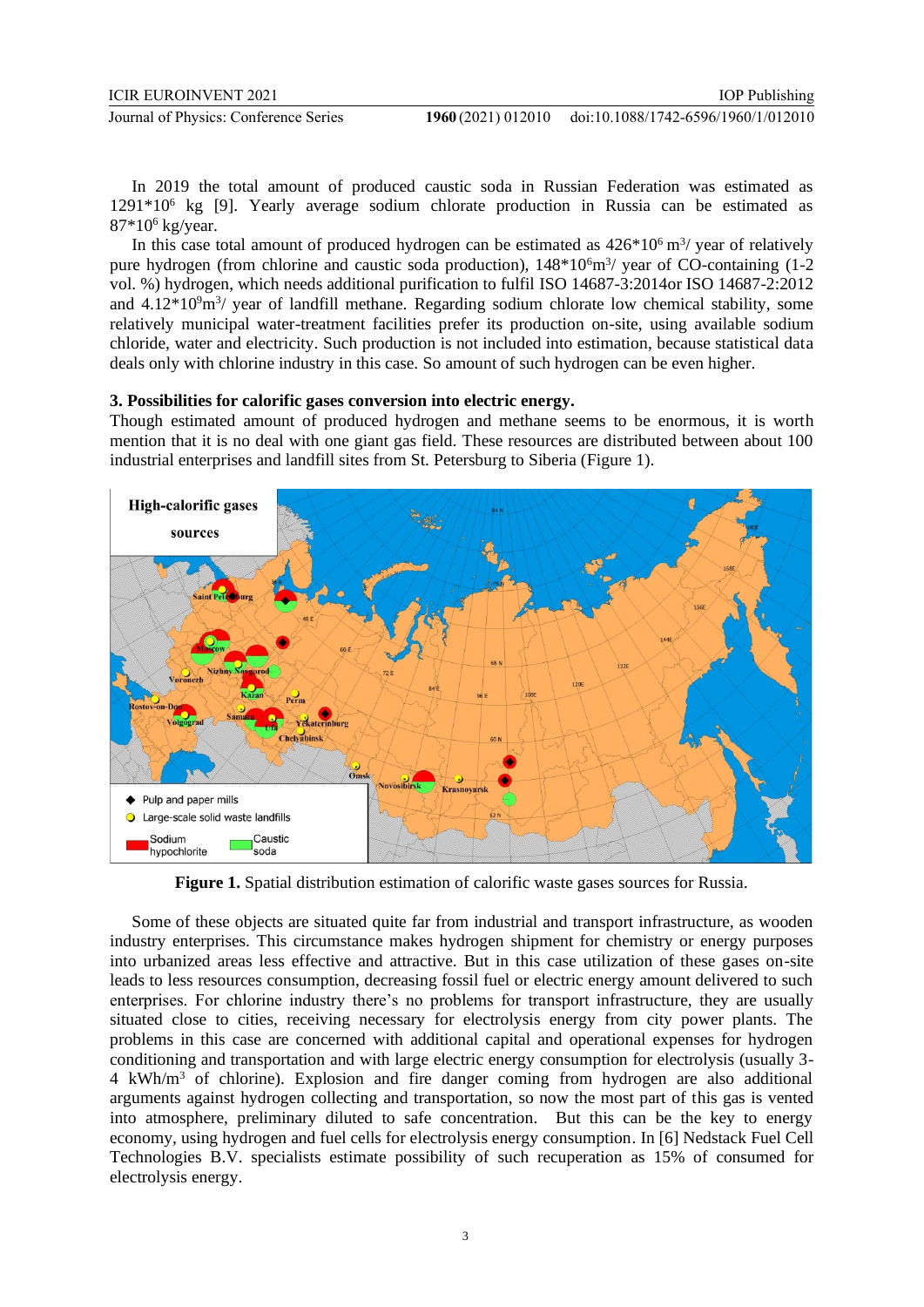Fuel cells, polymer electrolyte membrane-based (PEM) or solid oxide ones (SOFC) have been considered as an apparatus for waste gas utilization due to their high efficiency [10]. PEM fuel cells have been supposed for pure hydrogen utilization in the chlorine industry according to successful Nedstack Fuel Cell Technologies BV experience, described in [6]. SOFCs can be applied in the fields, where fuel gas is supposed to be highly contaminated by  $CO$ ,  $CO<sub>2</sub>$ ,  $CH<sub>4</sub>$ . According to literature data one cannot be sure about direct CH4electrooxidation in SOFC in real tests. Many papers present fast degradation of SOFC operating directly on CH4 at typical modern SOFC operational temperatures of 800-1000℃ [11,12]. Ni-containing SOFC anode material in this case serves as a catalyst for the following reaction:

$$
CH_4 \to C + 2H_2 \tag{1}
$$

Solid carbon deposits arising from methane catalytic pyrolysis in such conditions are the main problem [13]. Several authors consider small amounts of rare-earth metals additive in anode catalytic layer [14], water vapor increased share in fuel gas [12] and lower operating temperatures [14] to solve the problem. In this case methane steam reforming is necessary to overcome the obstacles, concerned with anode carbon deposition. Steam reforming is a well-established and quite cheap industrial process, described by reaction>

$$
CH_4 + H_2O \rightarrow CO + 3H_2 \tag{2}
$$

Carbon monoxide and hydrogen mixture produced as a result of reaction (2) is often called reformate. SOFC operation in case of CO application as a fuel gas is described in [15]. So reformatefuelled SOFC operation can be described as superposition of  $CO$  and  $H<sub>2</sub>$  oxidation, according to performance curves given in [15].

SOFC can also be operated on pure hydrogen, in this case specific fuel gas consumption is also estimated according to [15]. The data from this paper shows power density of  $0.74$  W/cm<sup>2</sup> for pure hydrogen and 0.67 W/cm<sup>2</sup> for pure CO at operational current density of 1 A/cm<sup>2</sup>. Using Faradaic law for single fuel cell active area of 25 cm<sup>2</sup>, one can estimate specific gas consumption of  $0.78 \text{ m}^3/\text{kWh}$ for CO and  $0.68 \text{ m}^3/\text{kWh}$  for H<sub>2</sub>. For further estimation, needed to calculate reformate energy output, one must take into account reformate composition: 1  $\text{m}^3$  of methane produces 1  $\text{m}^3$  of CO and 3  $\text{m}^3$  of  $H_2$  according to (2). Competitive processes between  $H_2$  and CO electrooxidation on SOFC anode can be neglected due to large amount of cells in battery – in this case some cells will obtain hydrogendepleted mixture and will have to utilize CO. So, energy, obtained from reformate (W), can be estimated as:

$$
W = \mu_1 V \frac{1}{j_1} + \mu_2 V \frac{1}{j_2}
$$
 (3)

Here V is reformate volume,  $\mu_{1,2}$  are components shares and  $j_{1,2}$  are specific gas consumptions for each component. In this approximation 5.7 kWh can be generated from 1  $m<sup>3</sup>$  of methane. It is also supposed, that heat, needed for reforming, is consumed from SOFC battery due to its high operation temperature [16]. Energy efficiency of the whole process basing on the lowest calorific value for methane, is estimated as 51%.

The main problem of SOFC real life application is their sensitivity to changes in operation current and voltage. Time-consuming procedures are needed for SOFC-based generators due to high operation temperature [14]. But in case of industrial waste gases utilization fuel gas flow and electric load (in case of on-grid operation) are stable due to relative stability of industrial processes. SOFC operation on pure hydrogen can be realized in case of sodium chlorate factories, where small share of CO in waste hydrogen is found, resulting in PEM fuel cells degradation [7].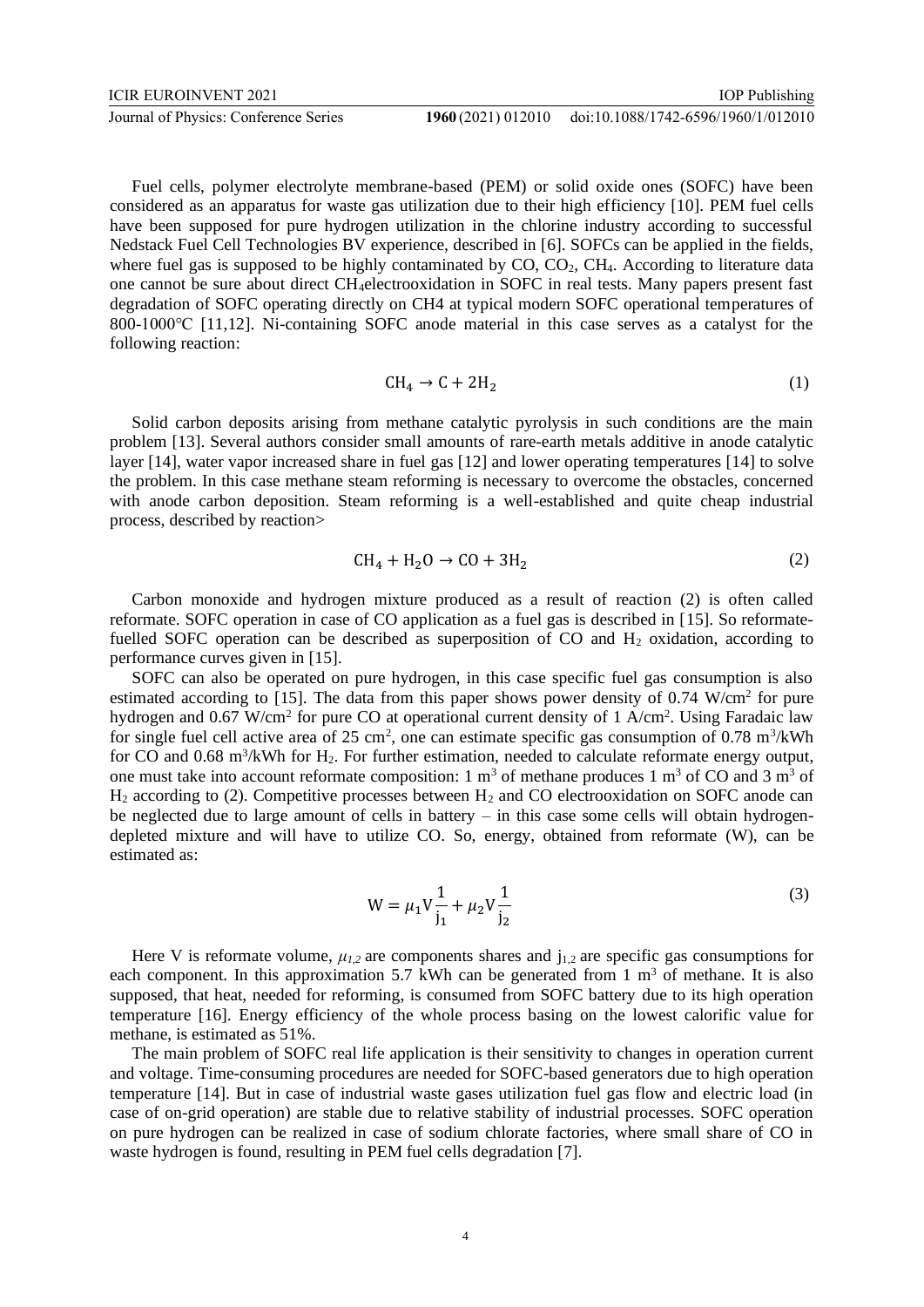Estimations for PEM fuel cells, operating on pure hydrogen, are made basing on results from [6]. Specific hydrogen consumption here is much lower due to lower operation temperatures and has value of 0.6 m<sup>3</sup> /kWh.

#### **4. Results and discussion**

Basing on the made estimations and yearly waste gases production volumes calculated earlier, it is possible to estimate potential energy output in industry and municipal landfills, which can be obtained by fuel cells application. Results for energy output are summarized in Table 1.

| Waste gas source                        | Yearly gas<br>volume.<br>$mln \, m^3$                 | Specific gas<br>consumption,<br>$m^3/kWh$ , SOFC | Specific gas<br>consumption,<br>$m^3/kWh$ ,<br><b>PEMFC</b> | Yearly energy<br>output.<br>TWh, SOFC | Yearly energy<br>output,<br>TWh, PEMFC |
|-----------------------------------------|-------------------------------------------------------|--------------------------------------------------|-------------------------------------------------------------|---------------------------------------|----------------------------------------|
| Caustic soda<br>production              | 426                                                   | 0.68                                             | 0.6                                                         | 0.63                                  | 0.71                                   |
| Sodium chlorate<br>production           | 148                                                   | 0.68                                             | 0.6                                                         | 0.22                                  | 0.25                                   |
| Municipal solid<br>waste landfill sites | 4119 (CH <sub>4</sub> ) /<br>$2358$ (H <sub>2</sub> ) | 0.18                                             |                                                             | 23.4                                  |                                        |

**Table 1.** Technical potential of waste gases from chlorine industry and municipal waste gases estimation results.

Totally  $426*10^6$  m<sup>3</sup> of relatively pure hydrogen,  $148*10^6$  m<sup>3</sup> of hydrogen needing simple preatreatment procedures and  $12358*10^6$  m<sup>3</sup> of hydrogen with high CO additive can be produced from waste gases in Russia. It can be seen, that in case of total application of SOFC in chlorine industry energy efficiency is less, than for PEMFC. But for sodium chlorate production PEMFC application needs some preliminary gas treatment or taking into account fuel cells degradation. Much more complicated pretreatment processes are needed to apply PEMFC in landfills. And here, using SOFC, one can obtain significant amount of energy even i case of landfill gas external reforming. It is worth mentioning that application of fuel cells and reformers for landfill gas utilization will demand complicated pretreatment procedures too, mainly to remove silicon and sulfur-based contaminants [17].

#### **5. Conclusions**

Estimations for energy and hydrogen production from waste gases generating by municipal objects and industry were made. Chlorine industry, including bleaching wood pulpproduction and municipal landfills are the main sources of potential fuel gases. The highest potential as methane/hydrogen or energy source among them have municipal landfills. Potential of chlorine industry could be underestimated due to sodium chlorate production directly in water treatment stations, which is not covered by statistical data. Taking into account highly dispersed spatial distribution of calorific waste gases sources energy production on-site can be more attractive than hydrogen collecting and transportation for export or industrial purposes. In this case fuel cells were chosen as efficient and resource converter of chemical energy into electric one. Estimations were made both for solid oxide fuel cells and polymer electrolyte fuel cells as most widespread fuel cell technologies. About 23 TWh of energy per year can be obtained applying SOFC with reformers for landfill gas utilization. Application of PEMFC is not suitable due to high CO content in fuel gas. For chlorine industry this figure is about 0.57 TWh/year. In case of PEMFC application it grows up to 0.96 TWh/year. The issue is small-scale pretreatment for sodium chlorate production plants to delete CO contamination at level 1-2 ppm (vol.). In case of relatively pure hydrogen PEMFC sow better efficiency but for highly contaminated hydrogen SOFC can be better option.

#### **Acknowledgments**

This research has been supported by Russian Scientific Foundation, Project No 20-19-00478.